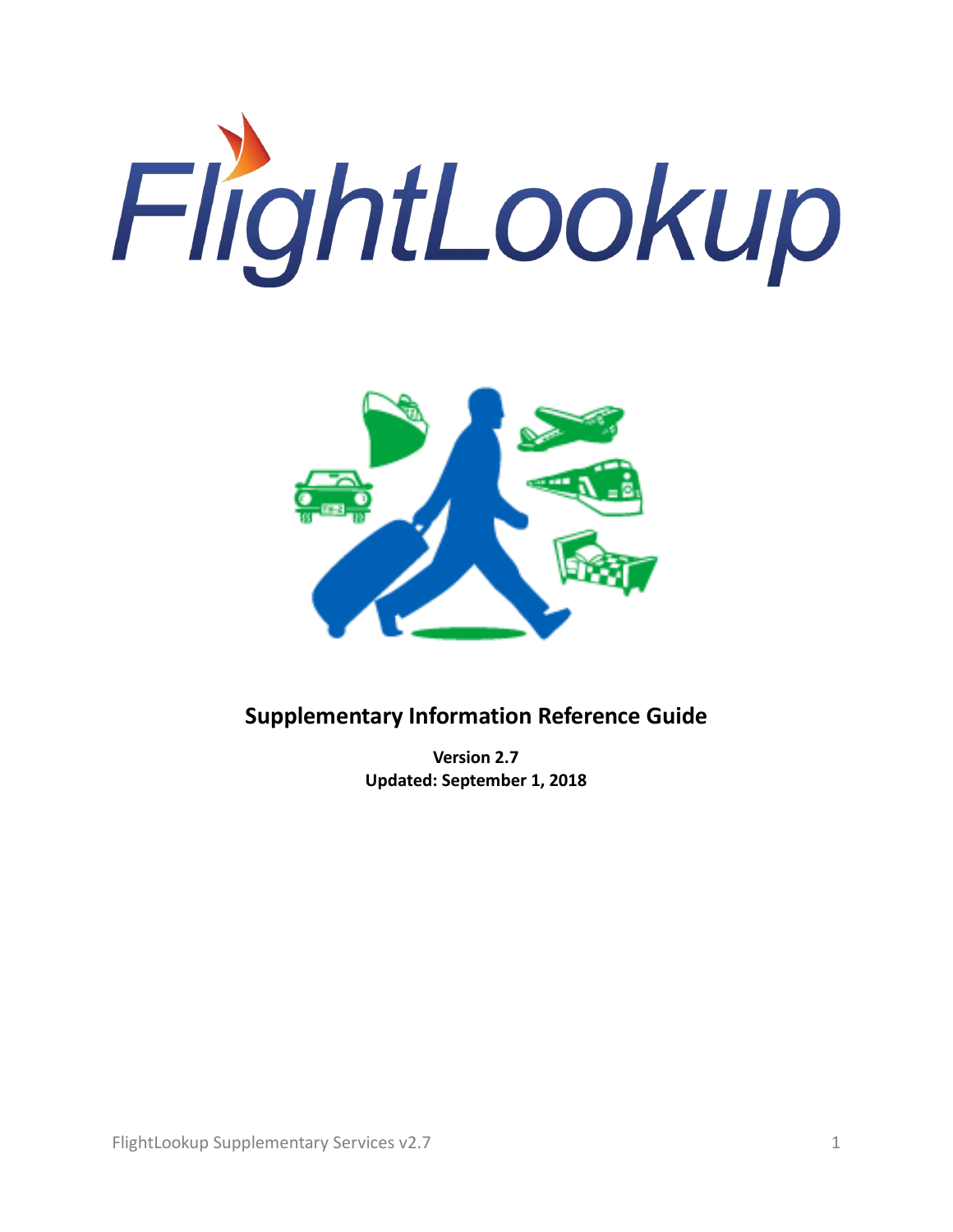# **Contents**

| Returns a list of nonstop and direct routes for an airport restricted to an airline 7 |  |
|---------------------------------------------------------------------------------------|--|
|                                                                                       |  |
|                                                                                       |  |
|                                                                                       |  |
|                                                                                       |  |
|                                                                                       |  |
|                                                                                       |  |
|                                                                                       |  |
|                                                                                       |  |
|                                                                                       |  |
|                                                                                       |  |
|                                                                                       |  |
|                                                                                       |  |
|                                                                                       |  |
|                                                                                       |  |
|                                                                                       |  |
|                                                                                       |  |
|                                                                                       |  |
|                                                                                       |  |
| Return a list of nonstop and direct flights for an airline from an airport14          |  |
|                                                                                       |  |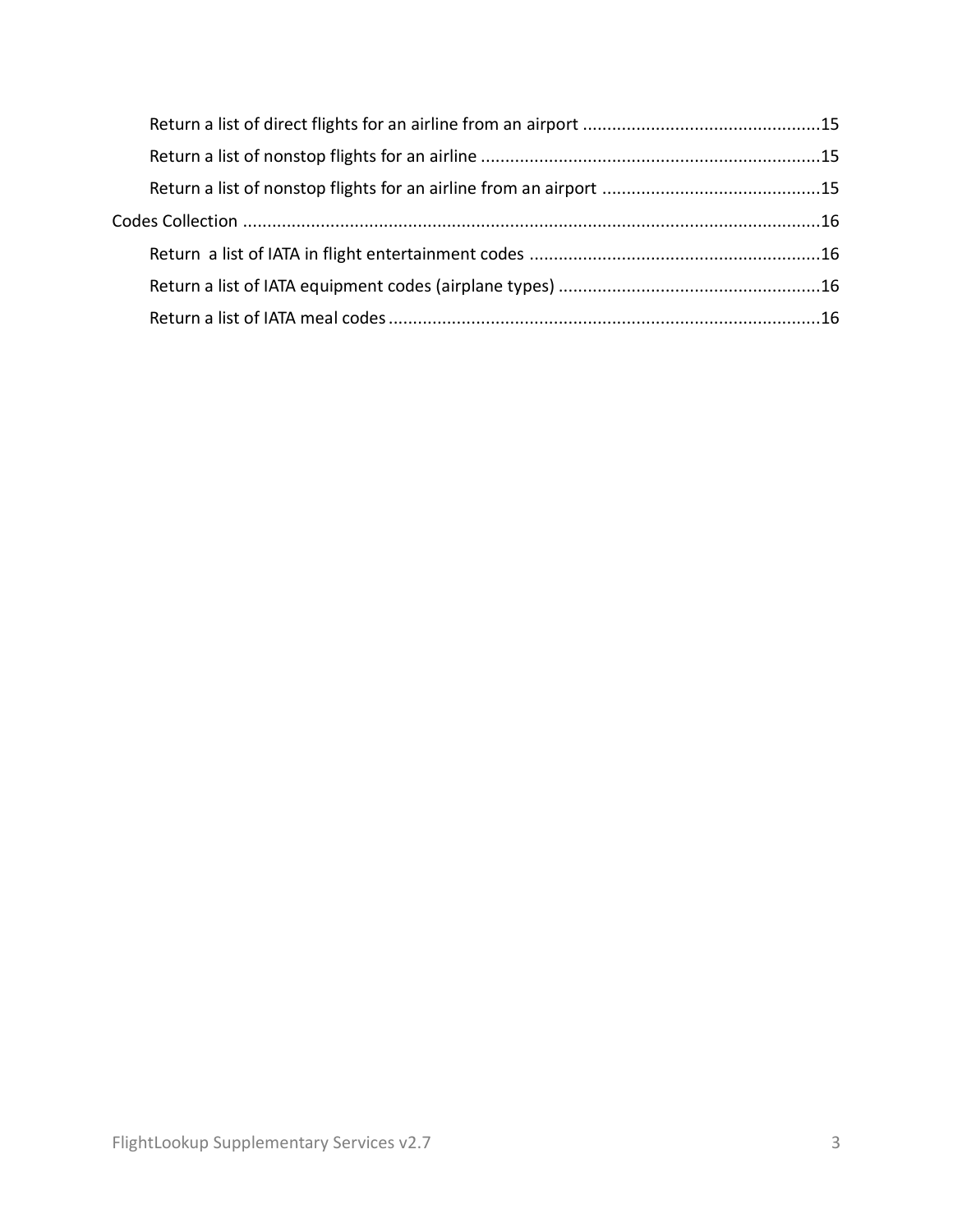#### <span id="page-3-0"></span>**Base URL**

# [http://example.com/v1/xml](http://services.qa.flightlookup.com/v1/xml/)

Your assigned URL will be different the the above URL and should only be used by you. Your URL will have an assigned dataset. All collections will return results from your assigned dataset.

# <span id="page-3-1"></span>**Argument Definitions:**

| {baseurl}         | http://example.com/v1/xml          |
|-------------------|------------------------------------|
| {airportiatacode} | 3 character airport IATA code      |
| {airlineiatacode} | 2 or 3 character airline IATA code |
| {metroiatacode}   | 3 character metro IATA code        |
| {countryiatacode} | 2 character country IATA code      |
| {location}        | string name of a place i.e. boston |
| $\{$ lat $\}$     | numeric latitude                   |
| $\{lon\}$         | numeric longitude                  |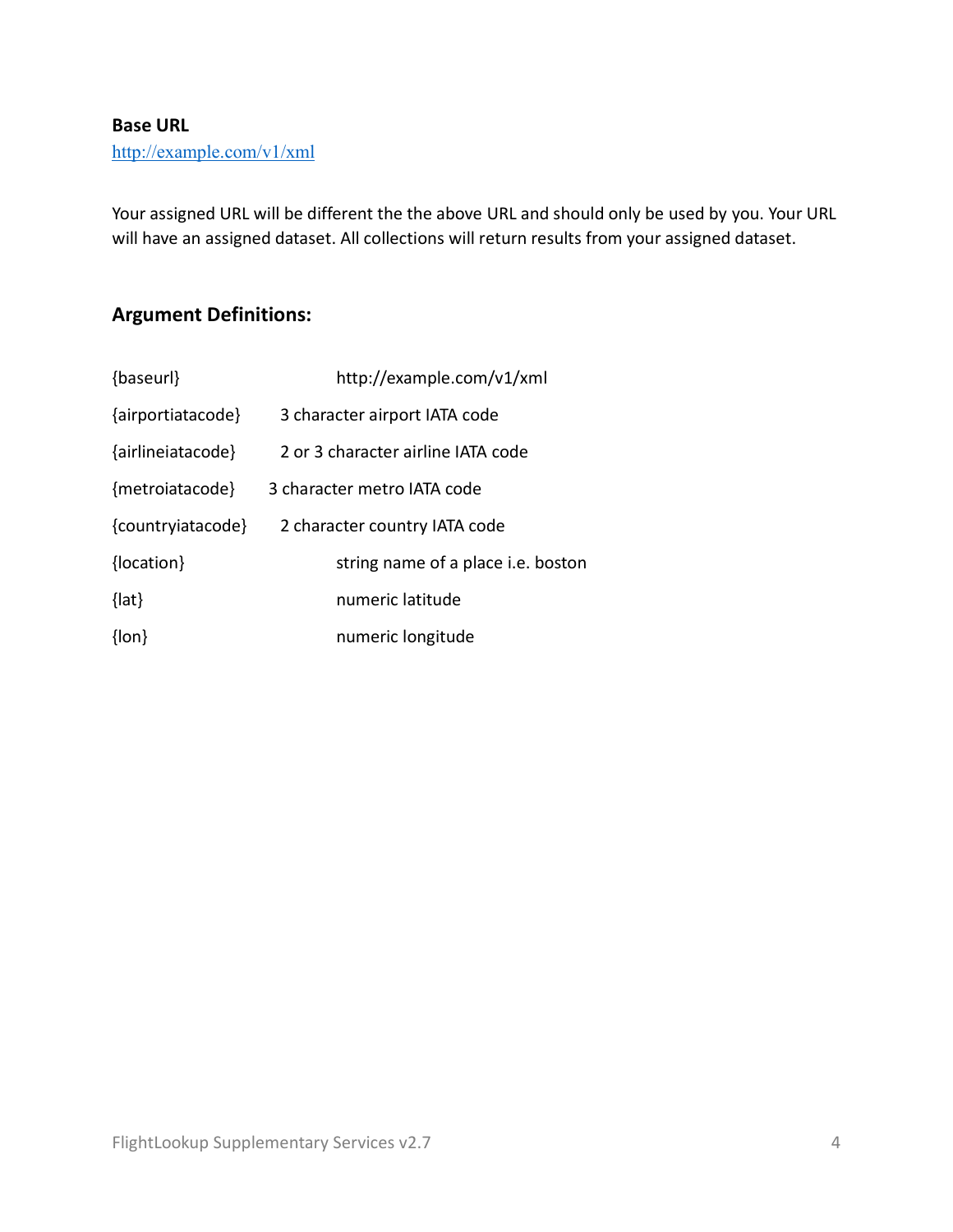# <span id="page-4-0"></span>**Collections exposed by the FlightLookup Supplementary APIs**

| airlines/ | Information about airlines                                   |
|-----------|--------------------------------------------------------------|
| airports/ | Information about airports                                   |
| codes/    | Entertainment, Equipment and Meal codes used by the airlines |

#### <span id="page-4-1"></span>**Collection hierarchies**

airports/ airlines/ routes/ directs/ nonstops/ metros/ nearest/ regions/

airlines/

 countries/ routes/ directs/ nonstops/

codes/

 entertainment/ equipment/ meal/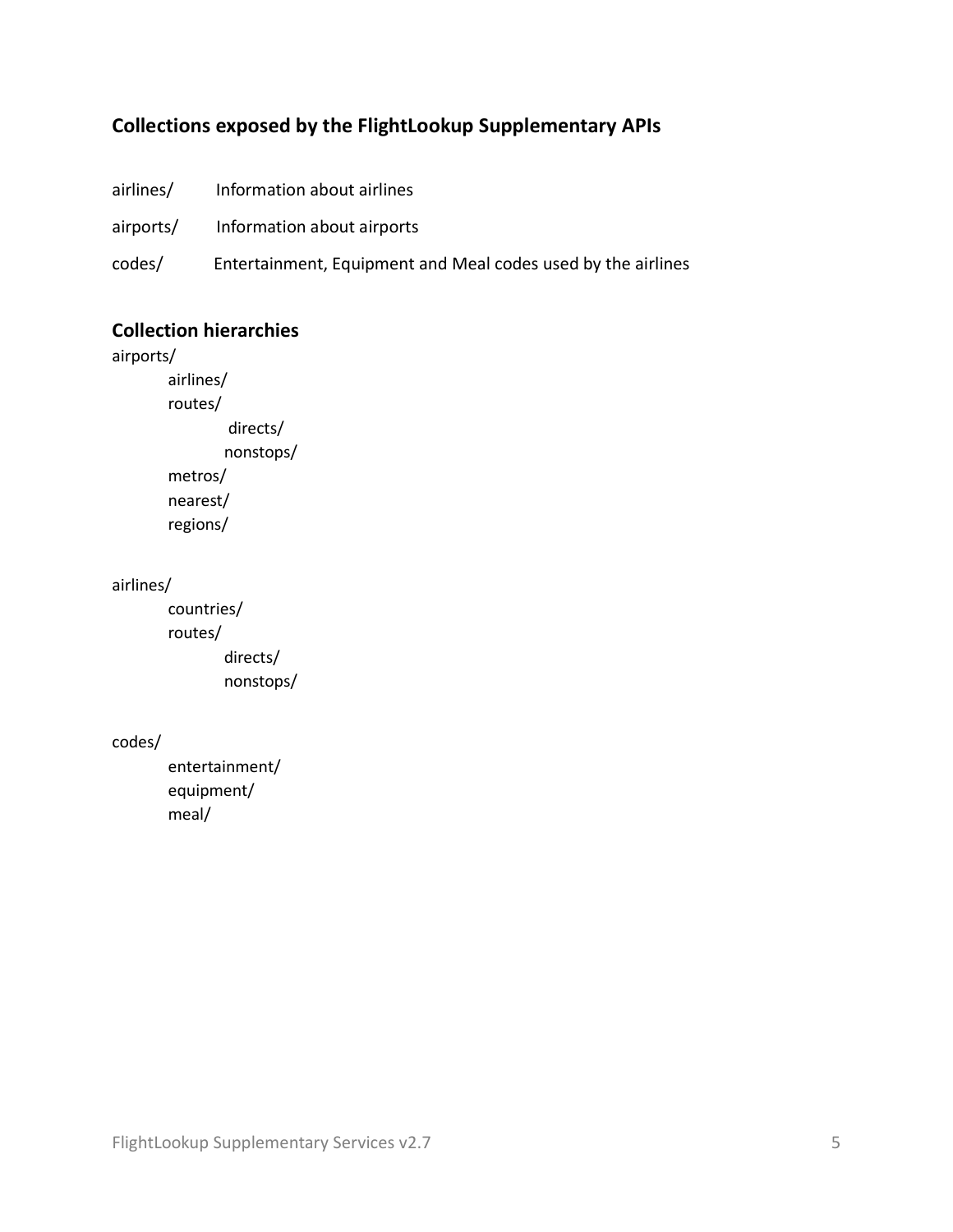# <span id="page-5-0"></span>**Airports Collection**

## <span id="page-5-1"></span>**Return a list of airports**

example.com/v1/xml/airports/

<Airports>

```
<Airport IATACode="AAA" Country="PF" State="" Name="Anaa" Latitude="-17.352" Longitude="-145.51"/>
```

```
<Airport IATACode="AAE" Country="DZ" State="" Name="Annaba" Latitude="36.822" Longitude="7.809"/
```
. </Airports>

.

#### <span id="page-5-2"></span>**Return airport information**

example.com/v1/xml/airports/{airportiatacode}/

```
<Airports>
   <Airport IATACode="BNA" State="TN" Country="US" Name="Nashville" Latitude="36.124" Longitude="-
86.678"/>
</Airports>
```
# <span id="page-5-3"></span>**Return a list of carriers operating out of an airport**

```
example.com/v1/xml/airports/{airportiatacode}/airlines/
```
<Airports>

```
<Carrier IATACode="BNA" Code="AA" Name="American Airlines"/><Carrier IATACode="BNA" Code="AB" 
Name="Air Berlin"/>
```
. </Airports>

.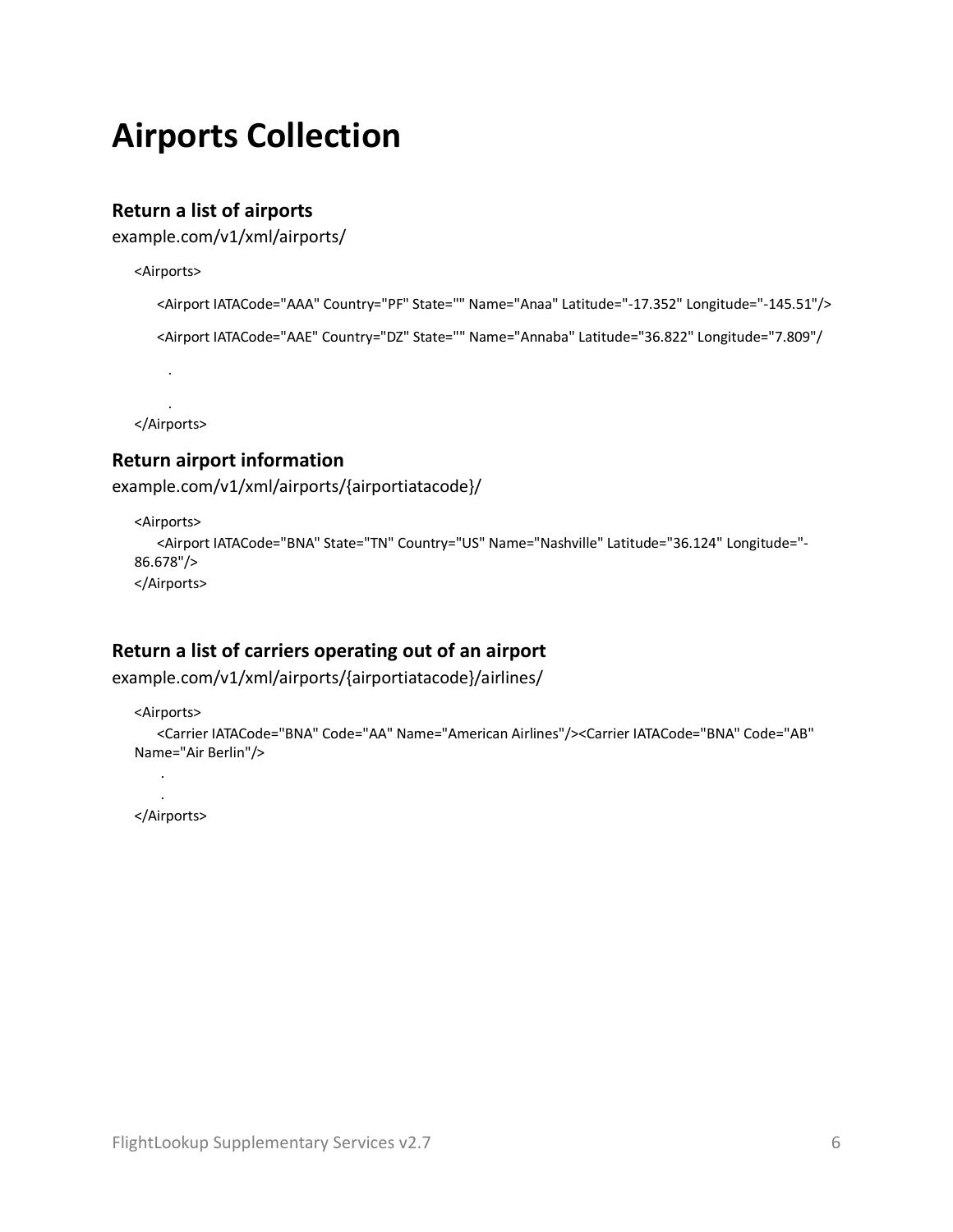#### <span id="page-6-0"></span>**Returns a list of nonstop and direct routes for an airport**

example.com/v1/xml/airports/{airportiatacode}/routes/

```
<Airports>
              <Routes>
              <NonStops>
          <NonStop From="AHN" To="BNA" Carrier="K5" Code=""/>
          <NonStop From="ATL" To="BNA" Carrier="AF" Code="C"/>
 .
 .
              </NonStops>
                     <Directs>
          <Route From="ABQ" To="BNA" Carrier="FL" Hops="3">ABQ-MCI-MCO-BNA</Route>
          <Route From="ABQ" To="BNA" Carrier="WN" Hops="2">ABQ-SAN-BNA</Route>
   .
                           .
               </Directs>
              </Routes>
  </Airports>
```
#### <span id="page-6-1"></span>**Returns a list of nonstop and direct routes for an airport restricted to an airline**

example.com/v1/xml/airports/{airportiatacode}/routes/{airlineiatacode}/

```
 <Airports>
       <Routes>
             <NonStops>
                    <NonStop From="BNA" To="DEN" Carrier="F9" Code=""/>
          <NonStop From="BNA" To="TTN" Carrier="F9" Code=""/>
 .
 .
             </NonStops>
             <Directs>
                   <Route From="BNA" To="PHX" Carrier="F9" Hops="2">BNA-DEN-PHX</Route>
         <Route From="PDX" To="BNA" Carrier="F9" Hops="2">PDX-DEN-BNA</Route>
 .
 .
             </Directs>
       </Routes>
```
</Airports>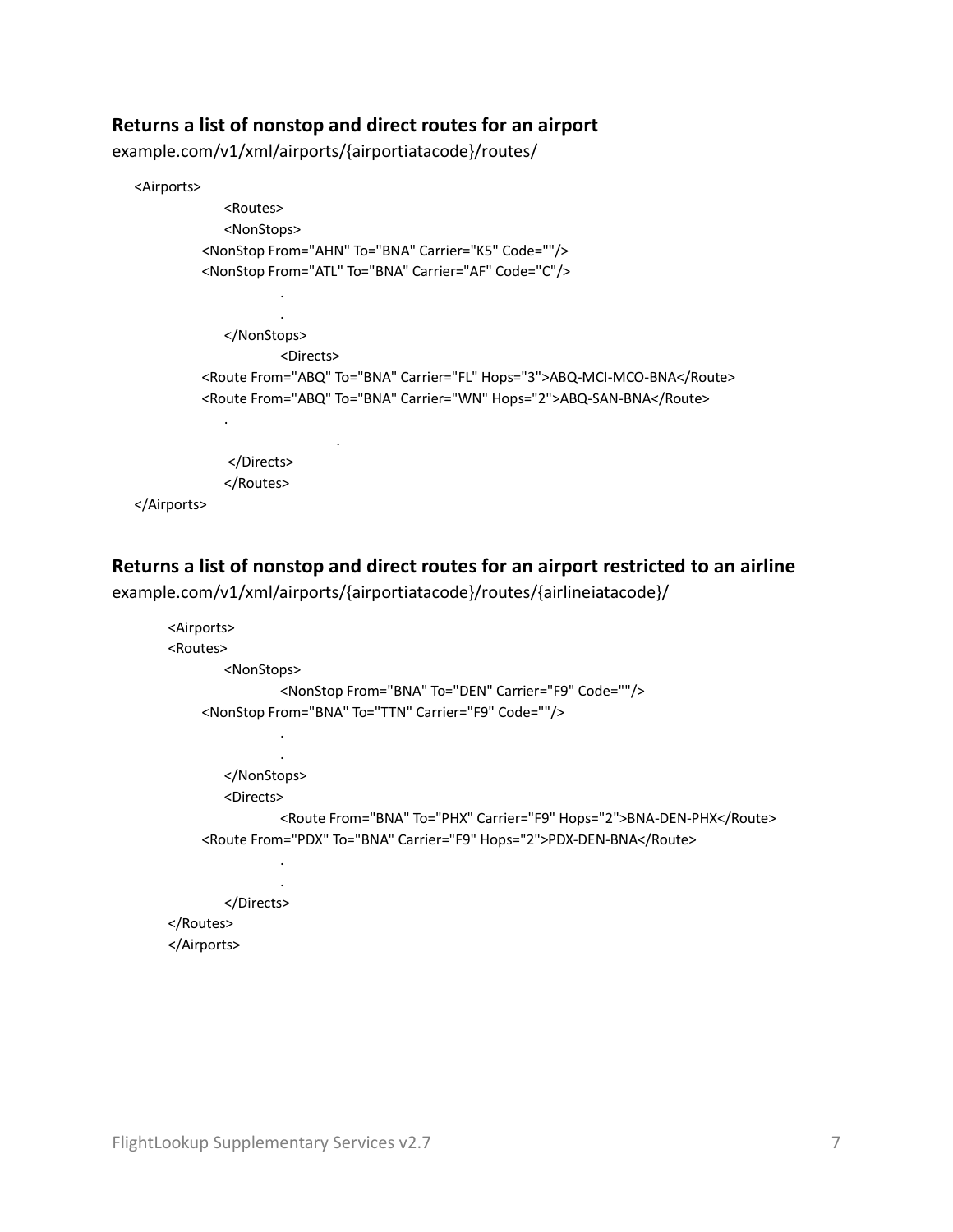#### <span id="page-7-0"></span>**Returns a list of direct routes for an airport**

example.com/v1/xml/airports/{airportiatacode}/routes/directs/

```
 <Airports>
       <Routes>
              <Directs>
          <Route From="ABQ" To="BNA" Carrier="FL" Hops="3">ABQ-MCI-MCO-BNA</Route>
          <Route From="ABQ" To="BNA" Carrier="WN" Hops="2">ABQ-SAN-BNA</Route>
 .
 .
              </Directs>
       </Routes>
       </Airports>
```
#### <span id="page-7-1"></span>**Returns a list of direct routes for an airport restricted to an airline**

example.com/v1/xml/airports/{airportiatacode}/routes/directs/{airlineiatacode}/

```
 <Airports>
       <Routes>
              <Directs>
                     <Route From="BNA" To="PHX" Carrier="F9" Hops="2">BNA-DEN-PHX</Route>
          <Route From="PDX" To="BNA" Carrier="F9" Hops="2">PDX-DEN-BNA</Route>
 .
 .
              </Directs>
       </Routes>
       </Airports>
```
#### <span id="page-7-2"></span>**Returns a list of nonstop routes for an airport**

example.com/v1/xml/airports/{airportiatacode}/routes/nonstops/

```
 <Airports>
       <Routes>
             <NonStops>
          <NonStop From="AHN" To="BNA" Carrier="K5" Code=""/>
          <NonStop From="ATL" To="BNA" Carrier="AF" Code="C"/>
 .
 .
             </NonStops>
       </Routes>
       </Airports>
```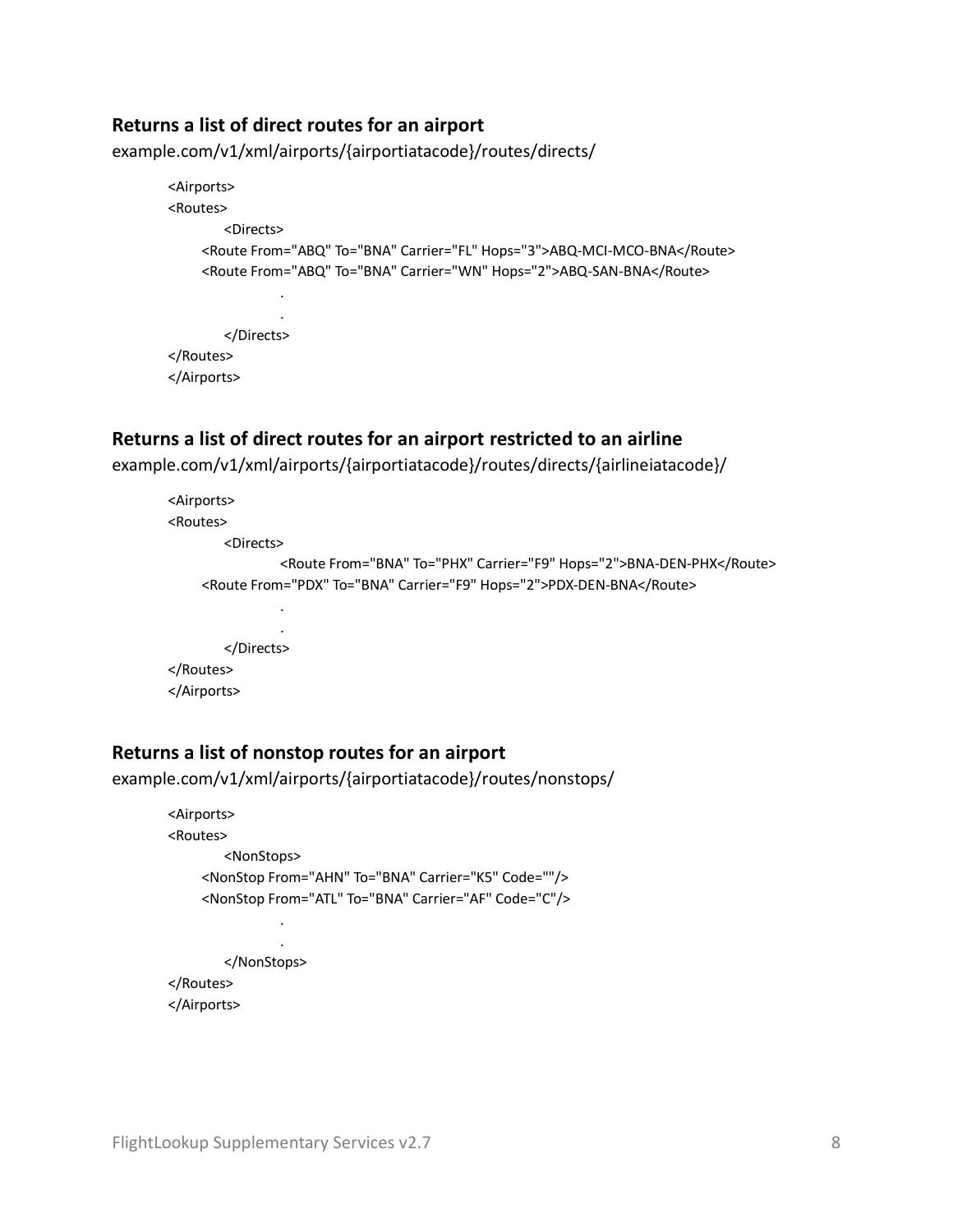#### <span id="page-8-0"></span>**Returns a list of nonstop routes for an airport restricted to an airline**

example.com/v1/xml/airports/{airportiatacode}/routes/nonstops/{airlineiatacode}/

```
 <Airports>
       <Routes>
             <NonStops>
          <NonStop From="BNA" To="DEN" Carrier="F9" Code=""/>
          <NonStop From="BNA" To="TTN" Carrier="F9" Code=""/>
 .
 .
             </NonStops>
       </Routes>
       </Airports>
```
# <span id="page-8-1"></span>**Airports/Countries**

#### <span id="page-8-2"></span>**Returns a list of country IATA codes**

example.com/v1/xml/airports/countries/

```
<Countries>
   <Country IATACode="BD" Name="Bangladesh"/>
   <Country IATACode="BE" Name="Belgium"/>
```
 . </Countries>

.

## <span id="page-8-3"></span>**Returns a list of airports in a country**

```
example.com/v1/xml/airports/countries/{countryiatacode}/
```

```
<Airports>
     <Airport IATACode="AKV" Country="CA" State="QC" Name="Akulivik" Latitude="60.819" Longitude="-
  78.149"/>
     <Airport IATACode="CXH" Country="CA" State="BC" Name="Vancouver Coal Harbour" Latitude="49.3"
 .
 .
```
</Airports>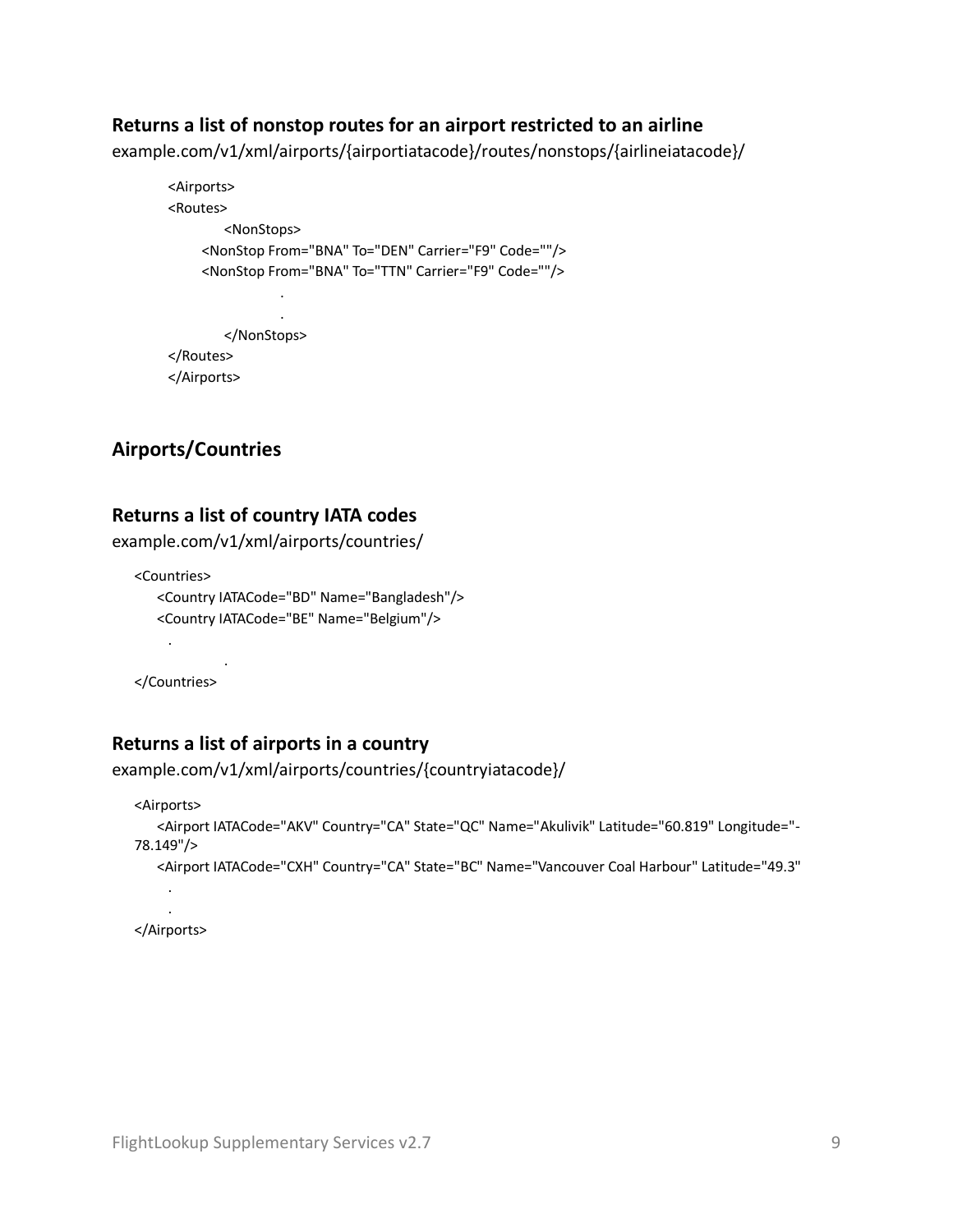# <span id="page-9-0"></span>**Airports/Metros**

# <span id="page-9-1"></span>**Returns a list of metro IATA codes**

example.com/v1/xml/airports/metros/

<Metros>

```
<Metro IATACode="AIY" Country="US" State="NJ" Name="Atlantic City (ALL)"/>
<Metro IATACode="ALY" Country="EG" State="" Name="Alexandria (ALL)"/>
```
 . </Metros>

.

## <span id="page-9-2"></span>**Returns a list of airports in a metro**

```
example.com/v1/xml/airports/metros/{metroiatacode}/
```
<Airports>

```
<Airport IATACode="EWR" Country="US" State="NJ" Name="Newark" Latitude="40.693" Longitude="-
74.169"/>
```

```
<Airport IATACode="JFK" Country="US" State="NY" Name="New York JFK" Latitude="40.64" Longitude="-
73.779"/>
```

```
<Airport IATACode="LGA" Country="US" State="NY" Name="New York La Guardia" Latitude="40.777" 
Longitude="-73.873"/>
```
</Airports>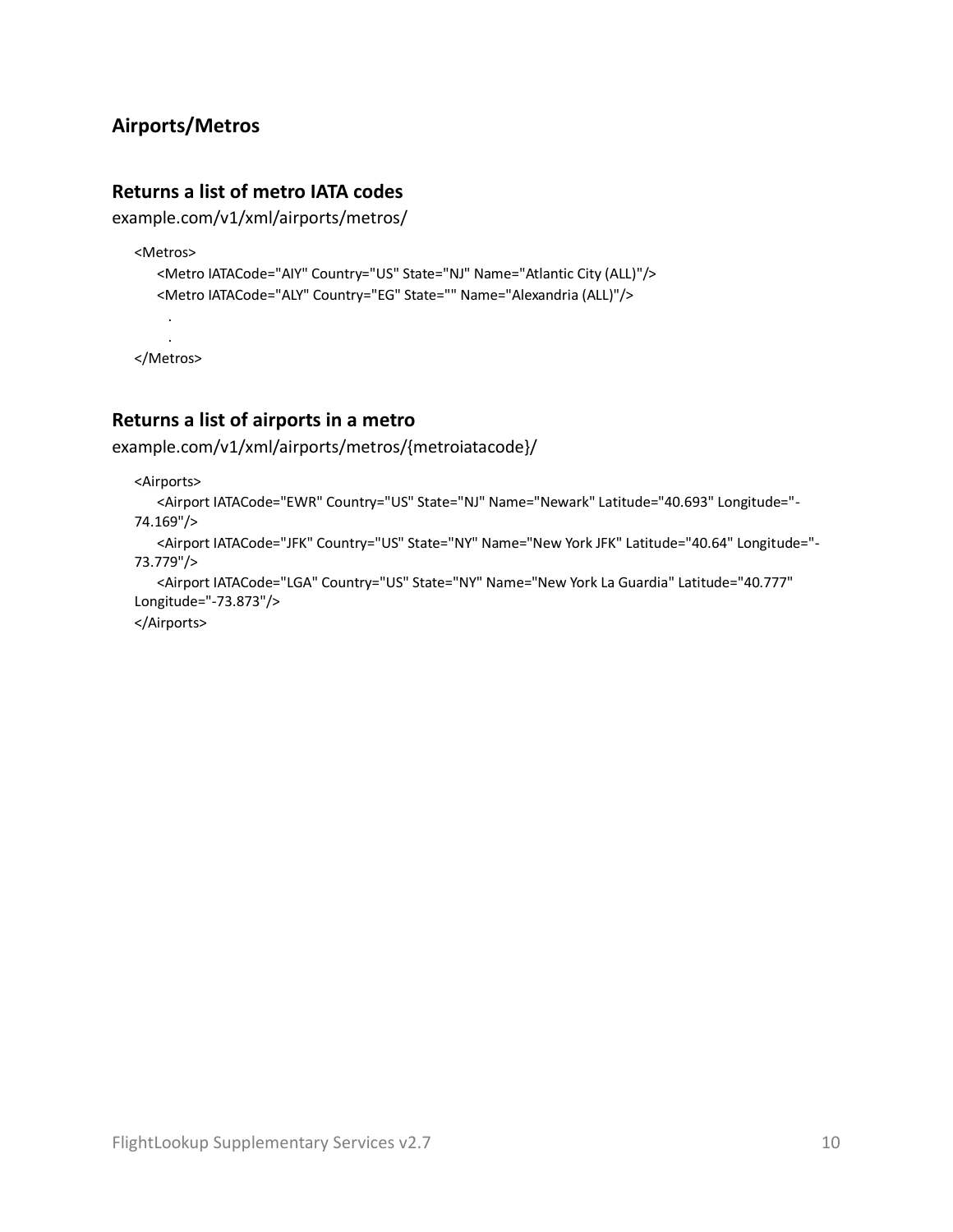# <span id="page-10-0"></span>**Airports/Nearest**

## <span id="page-10-1"></span>**Returns the latitude and longitude for location search results**

example.com/v1/xml/airports/nearest/{countryiatacode}/{location}/

<Places Query="truro, us">

<Place Name="Truro, MA, USA" Latitude="41.99477" Longitude="-70.0490107"/> <Place Name="Truro, IA 50257, USA" Latitude="41.2097152" Longitude="-93.8466116"/> <Place Name="Truro, IL 61489, USA" Latitude="40.9575373" Longitude="-90.0423372"/> </Places>

#### <span id="page-10-2"></span>**Returns the nearest airports for a given latitude and longitude**

example.com/v1/xml/airports/nearest/{lat}/{lon}/

```
<Airports Near="" Latitude="41.99477" Longitude="-30.00000">
     <Airport IATACode="CVU" Latitude="39.70000" Longitude="-31.10000" Distance="169"/>
     <Airport IATACode="FLW" Latitude="39.45528" Longitude="-31.13139" Distance="185"/>
     <Airport IATACode="GRW" Latitude="39.09222" Longitude="-28.02972" Distance="226"/>
     <Airport IATACode="HOR" Latitude="38.52000" Longitude="-28.71639" Distance="250"/>
     <Airport IATACode="SJZ" Latitude="38.66556" Longitude="-28.17583" Distance="250"/>
     <Airport IATACode="PIX" Latitude="38.55444" Longitude="-28.44139" Distance="252"/>
     <Airport IATACode="TER" Latitude="38.76194" Longitude="-27.09083" Distance="271"/>
     <Airport IATACode="PDL" Latitude="37.74111" Longitude="-25.69778" Distance="372"/>
     <Airport IATACode="SMA" Latitude="36.97389" Longitude="-25.17111" Distance="432"/>
     <Airport IATACode="PXO" Latitude="33.07083" Longitude="-16.34972" Distance="968"/>
</Airports>
```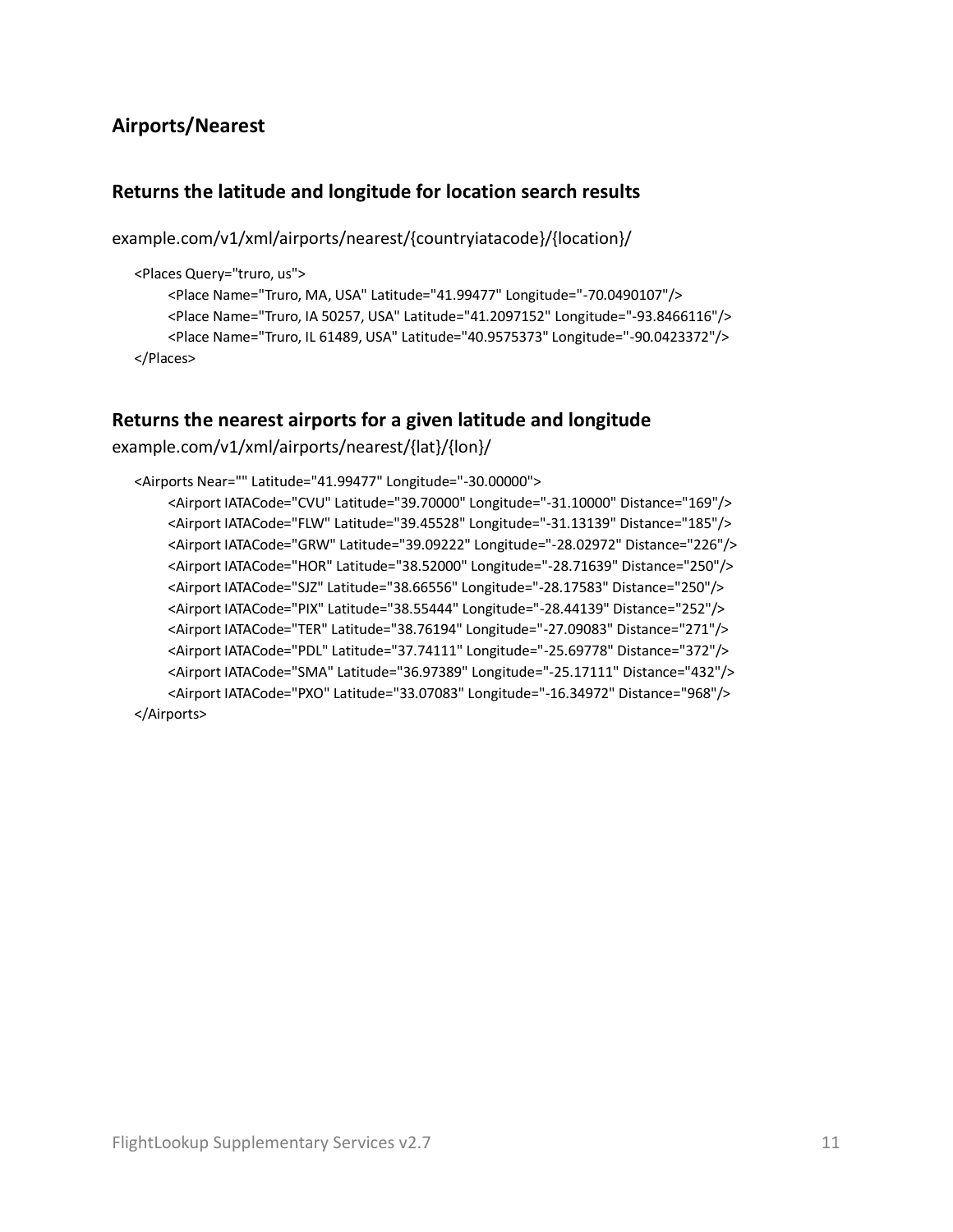# <span id="page-11-0"></span>**Airline Collection**

## <span id="page-11-1"></span>**Return a list of airlines and the countries they operate in**

example.com/v1/xml/airlines/

```
<Airlines>
   <Airline IATACode="2B" ICAOCode="ARD" Name="AK Bars Aero">
              <Country IATACode="AM" />
              <Country IATACode="RU" />
   </Airline>
   <Airline IATACode="2E" Name="Smokey Bay Air">
              <Country IATACode="US" />
   </Airline>
      .
             .
</Airlines>
```
# <span id="page-11-2"></span>**Return a list of the countries that an airline operates in**

```
example.com/v1/xml/airlines/{airlineiatacode}/
example.com/v1/xml/airlines/{airlineiatacode}/countries/
```

```
<Airlines>
     <Airline IATACode="F9" ICAOCode="FFT" Name="Frontier Airlines">
         <Country IATACode="CR" />
         <Country IATACode="DO" />
         <Country IATACode="JM" />
         <Country IATACode="MX" />
         <Country IATACode="US" />
     </Airline>
</Airlines>
```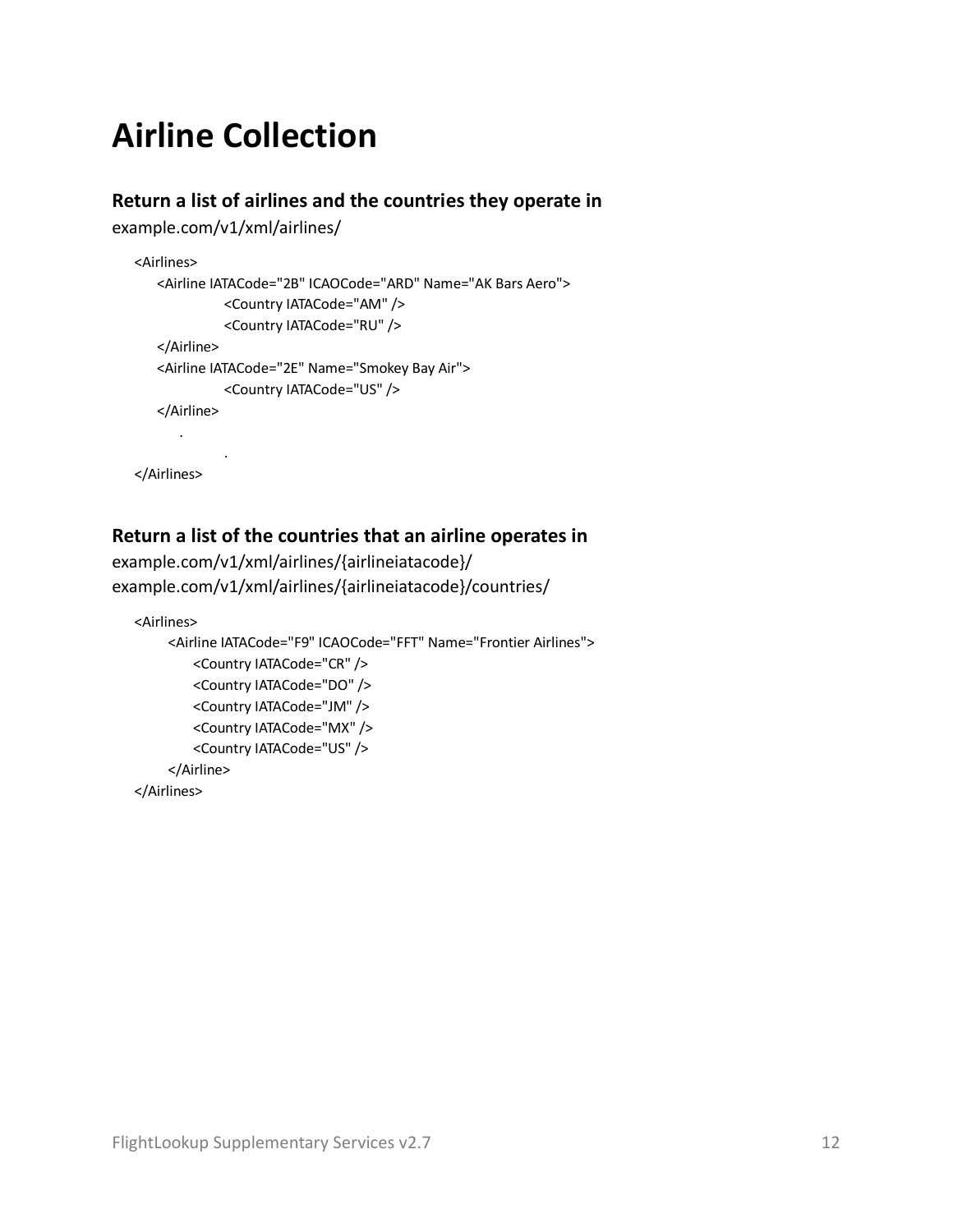#### <span id="page-12-0"></span>**Return a list of airports in a country an airline operates in**

example.com/v1/xml/airlines/{airlineiatacode}/countries/{countryiatacode}/

```
<Airlines>
     <Airline IATACode="F9" ICAOCode="FFT" Name="Frontier Airlines">
       <Airports>
         <Airport IATACode="ANC" Country="US" State="AK" Name="Anchorage"
           Latitude="61.174" Longitude="-149.996" />
         <Airport IATACode="ATL" Country="US" State="GA" Name="Atlanta"
           Latitude="33.637" Longitude="-84.428" /
         .
      .
        </Airports>
     </Airline>
```
</Airlines>

#### <span id="page-12-1"></span>**Return a list of nonstop and direct flights for an airline**

example.com/v1/xml/airlines/{airlineiatacode}/routes/

```
 <Airlines>
       <Airline IATACode="WN" ICAOCode="SWA" Name="Southwest Airlines">
       <Routes>
                    <NonStops>
                           <NonStop From='AIA' To='CDR' Carrier='F9' Code='C' />
            <NonStop From="ABQ" To="BWI" Carrier="WN" Code=""/>
 .
 .
                    </NonStops>
             <Directs>
          <Route From='AIA' To='DEN' Carrier='F9' Hops='2'>AIA-CDR-DEN</Route>
             <Route From='ATL' To='GEG' Carrier='F9' Hops='2'>ATL-DEN-GEG</Route>
 .
 .
             </Directs>
    </Routes>
  </Airline>
```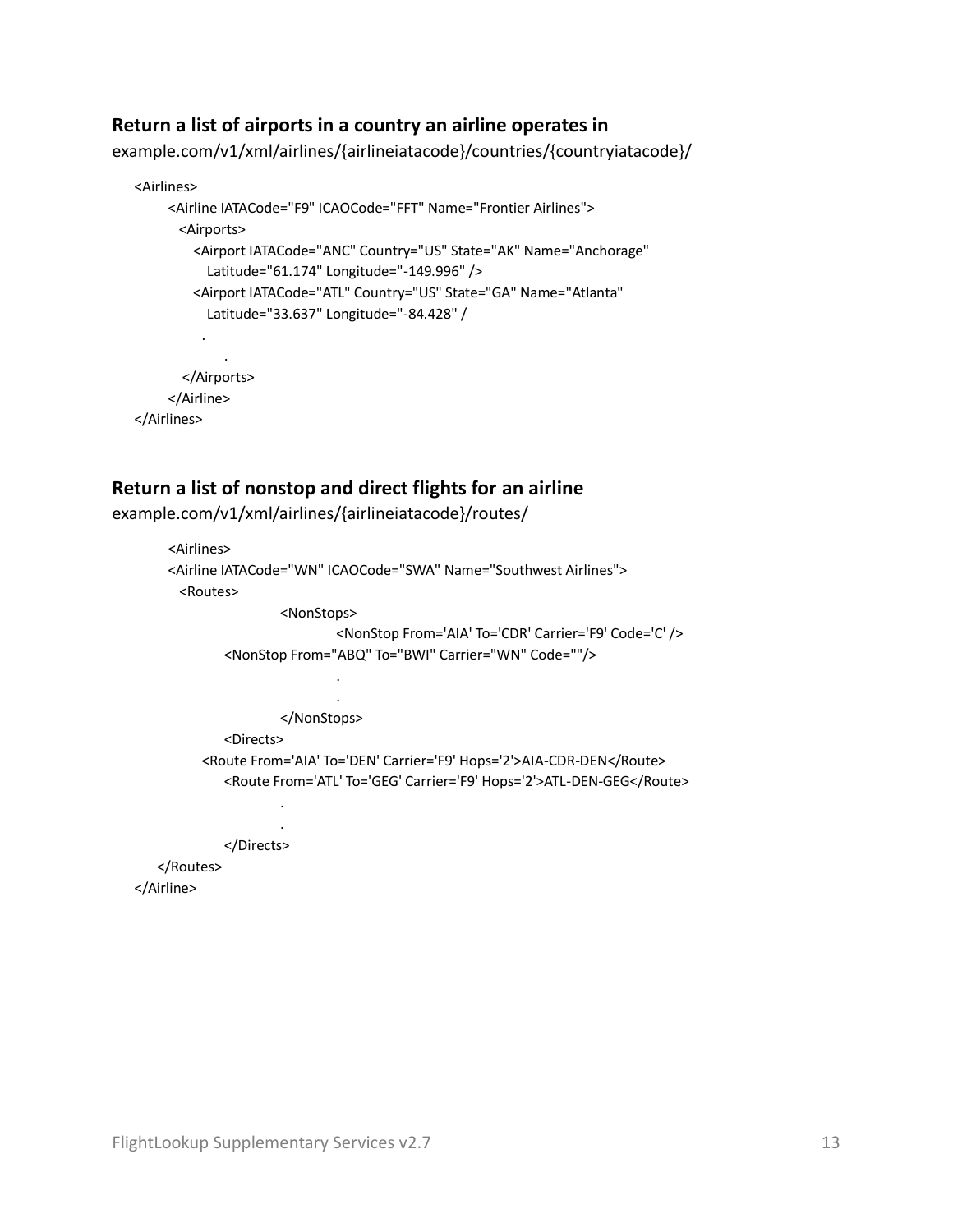## <span id="page-13-0"></span>**Return a list of nonstop and direct flights for an airline from an airport**

example.com/v1/xml/airlines/{airlineiatacode}/routes/{airportiatacode}/

```
<Airlines>
     <Airline IATACode="F9" ICAOCode="FFT" Name="Frontier Airlines">
       <Routes>
         <NonStops>
            <NonStop From='BNA' To='DEN' Carrier='F9' Code='' />
            <NonStop From='BNA' To='TTN' Carrier='F9' Code='' />
            <NonStop From='DEN' To='BNA' Carrier='F9' Code='' />
            <NonStop From='TTN' To='BNA' Carrier='F9' Code='' />
          </NonStops>
          <Directs>
            <Route From='BNA' To='PHX' Carrier='F9' Hops='2'>BNA-DEN-PHX</Route>
            <Route From='PDX' To='BNA' Carrier='F9' Hops='2'>PDX-DEN-BNA</Route>
         </Directs>
       </Routes>
     </Airline>
</Airlines>
```
# <span id="page-13-1"></span>**Return a list of direct flights for an airline**

```
example.com/v1/xml/airlines/{airlineiatacode}/routes/directs/
```

```
<Airlines>
     <Airline IATACode="F9" ICAOCode="FFT" Name="Frontier Airlines">
       <Routes>
         <Directs>
           <Route From='AIA' To='DEN' Carrier='F9' Hops='2'>AIA-CDR-DEN</Route>
           <Route From='ATL' To='GEG' Carrier='F9' Hops='2'>ATL-DEN-GEG</Route>
      .
      .
         </Directs>
       </Routes>
     </Airline>
</Airlines>
```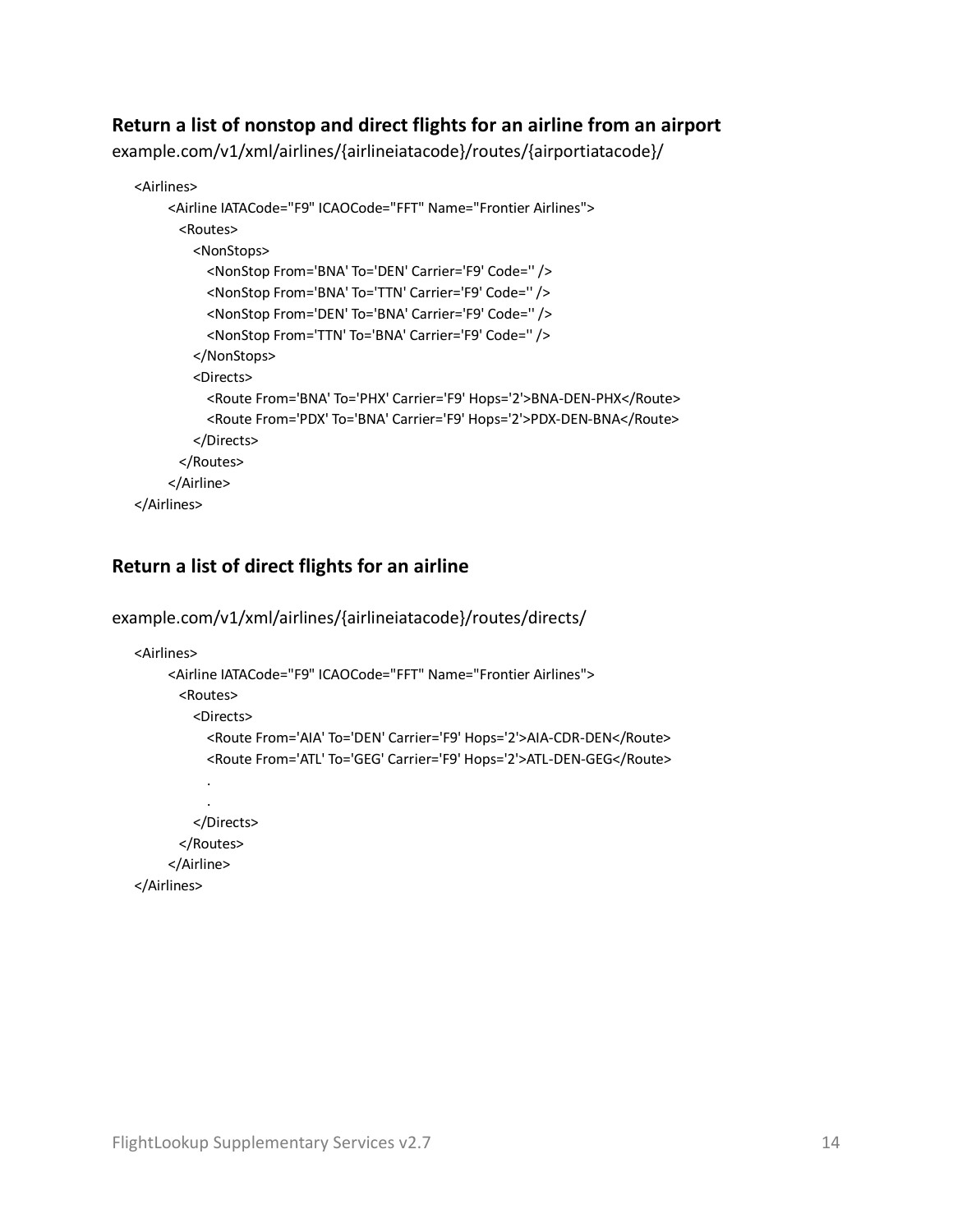### <span id="page-14-0"></span>**Return a list of direct flights for an airline from an airport**

example.com/v1/xml/airlines/{airlineiatacode}/routes/directs/{airportiatacode}/

```
<Airlines>
     <Airline IATACode="F9" ICAOCode="FFT" Name="Frontier Airlines">
       <Routes>
         <Directs>
            <Route From='BNA' To='PHX' Carrier='F9' Hops='2'>BNA-DEN-PHX</Route>
         </Directs>
       </Routes>
     </Airline>
</Airlines>
```
#### <span id="page-14-1"></span>**Return a list of nonstop flights for an airline**

example.com/v1/xml/airlines/{airlineiatacode}/routes/nonstops/

```
<Airlines>
    <Airline IATACode="F9" ICAOCode="FFT" Name="Frontier Airlines">
       <Routes>
         <NonStops>
           <NonStop From='AIA' To='CDR' Carrier='F9' Code='C' />
           <NonStop From='ALS' To='DEN' Carrier='F9' Code='C' />
      .
      .
        </NonStops>
       </Routes>
    </Airline>
</Airlines>
```
#### <span id="page-14-2"></span>**Return a list of nonstop flights for an airline from an airport**

```
example.com/v1/xml/airlines/{airlineiatacode}/routes/nonstops/{airportiatacode}/
```

```
<Airlines>
   <Airline IATACode="F9" ICAOCode="FFT" Name="Frontier Airlines">
              <Routes>
              <NonStops>
                       <NonStop From='BNA' To='DEN' Carrier='F9' Code='' />
                       <NonStop From='BNA' To='TTN' Carrier='F9' Code='' />
              </NonStops>
              </Routes>
   </Airline>
```
</Airlines>